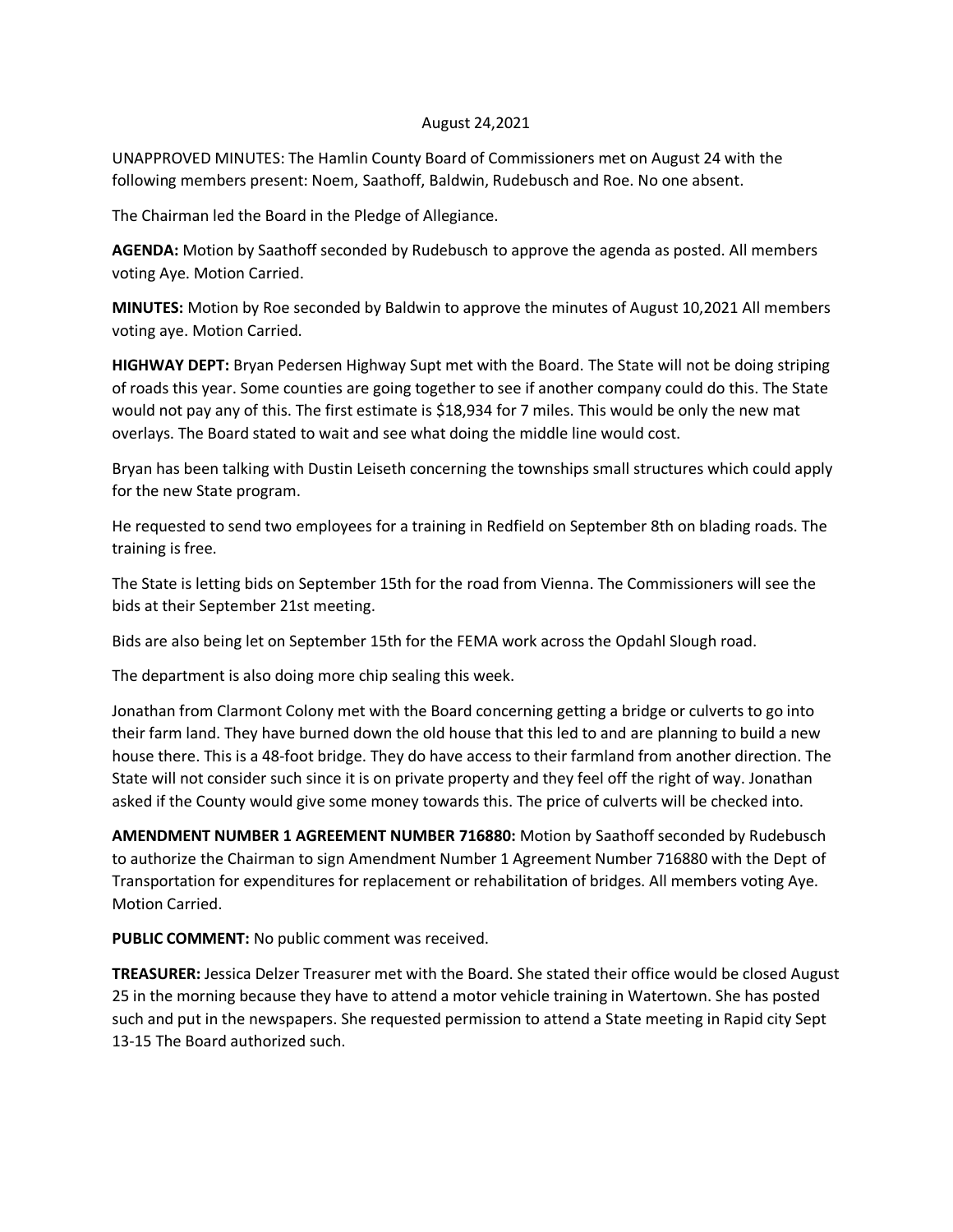## **CLAIMS PAID:**

COURT: Stephanie Moen & Associates court transcript 124.61

TREASURER: Office Peeps 41.34 SDACC Registration 185.00

POSTAGE: Quadient Postage 762.21

COURT APPOINTED ATTORNEY: Bratland Law 1534.50

COURTHOUSE MAINT: Dust Tex floor mats 87.69 Hillyard supplies 1074.94 Northwestern Energy Util 10.00 Ottertail Power Elec 771.22 Total 1943.85

DIRECTOR OF EQUALIZATION: Connecting Point computer contract 3445.00 Office Peeps 545.48

VETERANS SERVICE: Ramkota Hotel lodging 154.00

SHERIFF: Einspahr Auto repairs 129.94 SD DOT gas 798.08 Verizon cell phones and air cards 493.40 Estelline Community Oil gas 2353.05 Total Sheriffs expense 3774.47

JAIL: Prairie Lakes blood tests 170.00 SD Public Health Lab blood tests 200.00

POOR: Rudes Funeral Home funeral 1500.00

EXTENSION: Judges and Mileage: Mary Jo Boner 42.63 Mickeala Boyd 55.88 Mike Clark 112.80 Jim Effling 115.60 Wayne Fischer 66.80 Brenda Guthmiller 37.80 Lois Hyde 40.95 Myron Johnson 51.03 Vickie Krack 29.19 Jeanette Mack 28.35 Hunter Miller 143.48 Jennifer Pickard 56.91 Julie Prasek 47.67 Pam Raeder 143.65 Justin Ringkob 150.60 Kay Solberg 28.35 Dianne Thyen 34.65 Jonathan Udstie 102.12 Diane Anderson 36.30 Diane Anderson help at Achievement Days 138.00 total Extension expense 1462.76

WEED: Auto Value supp 71.77 Eastside Equipment Equipment 20,878.93 Kibble Equipment supp 22.48 Office Peeps supp 133.24 Runnings supp 42.55 Total Weed 21,148.97

ROAD: Brownlee Construction gravel 134,375.20 BX Civil & Construction repairs 60,884.00 Hamlin Co Farmers Coop fuel 4174.50 Hamliin Building Center supp 43.37 Istate Truck parts 46.80 Nitteberg Construction repairs 2402.10 Northwestern Energy Util 19.36 Overhead Door repairs 222.45 SD Dot Road Prof 319.95 Bridge Prof 491.72 W.W Tire repair 3266.86 total Road 206,246.31

AG BUILDING: Northwestern Energy Util 10.00 Ottertail Power Elec. 123.45

911: Watertown City Fees collected sent to them 4572.50

M&P FUND: part of Register of Deeds fees to State 344.00

SD Dept of Revenue money to the State: Motor Vehicle License 178,427.22 Drivers License 871.00 Birth Fees 120.00 Death Fees 30.00 Total 179,448.22